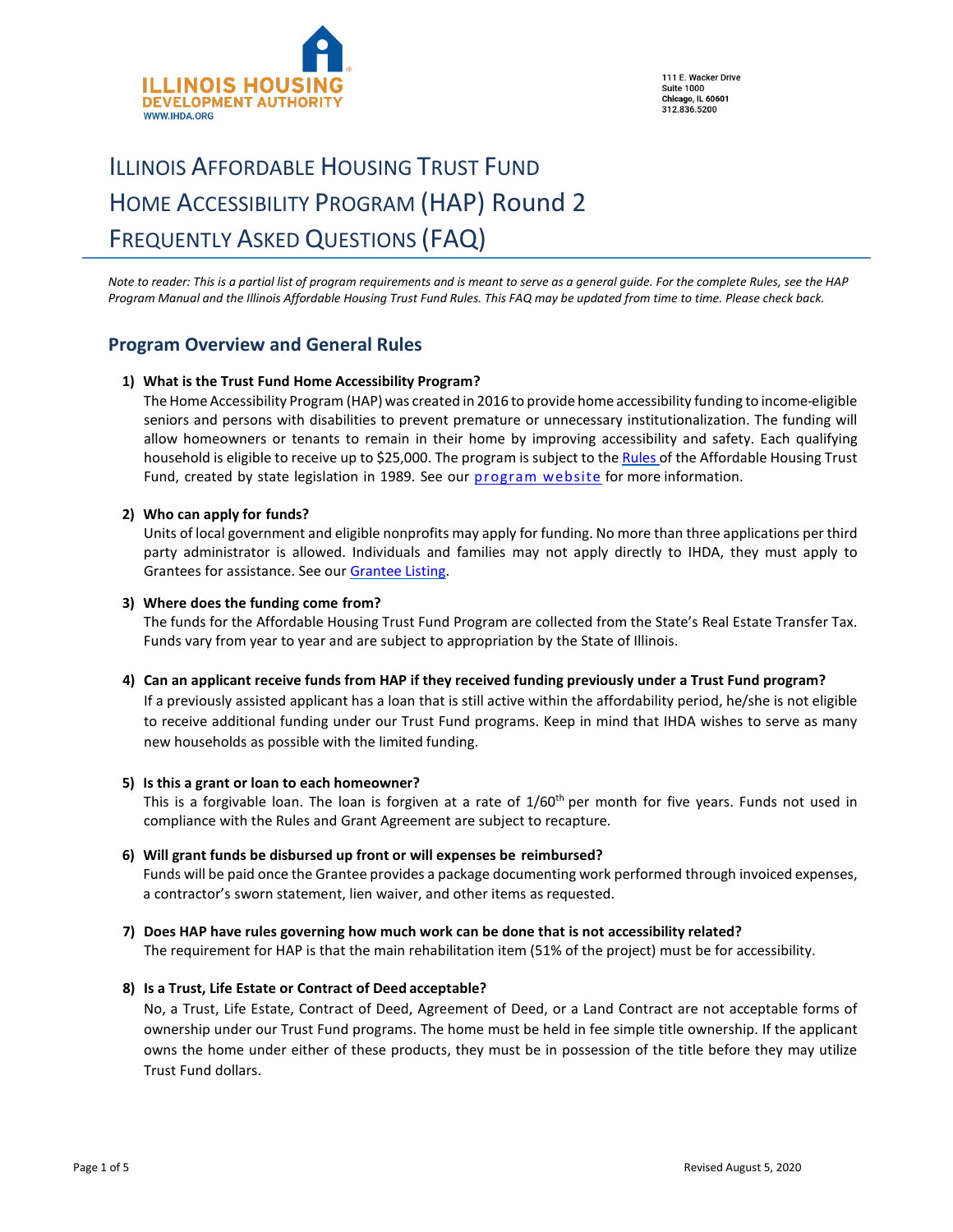## **Income Overview and Requirements**

#### **9) Who is eligible to receive funds?**

Both owner-occupied and renter-occupied properties are allowed under HAP. The Grantee must follow its Participant Selection Plan in selecting participants for the Program. Household income cannot exceed 80% of area median income (AMI) for household size and at least one family member must be disabled or be an elderly person with a physical limitation. Preference must be given to households at or below 50% AMI.

For a renter-occupied residence, the tenant is the qualifying party, however, all documents are signed by the landlord (homeowner). We have revised some of our forms to include the tenant's name; please complete this information when applicable.

#### **10) Are credit checks required during the pre-approval process?**

Credit checks are not a requirement of the program. Grantees should use their best judgement during the applicant selection process to ensure that they are selecting the best candidates. Ideally, borrowers should be able to keep up with their current debt obligations during the forgiveness period of the loan.

#### **11) Are third party verifications required for income determination?**

Yes. These items should include paystubs, checking and savings account verifications, and the most recently filed tax return. A statement of non-filing should be executed, if appropriate. Employer verifications may be necessary to confirm potential bonuses, pay raises, changes in hours, or other similar circumstances. This documentation should be kept in the applicant's file and should only be submitted to IHDA if requested.

#### **12) How much income verification is required and for how long is it valid?**

Income documentation from the last three pay periods is required and it is valid for up to six months. This documentation should be maintained in the homeowner's file and only provided to IHDA upon request. IHDA reserves the right to review income documentation at any time.

#### **13) Do you need third party verification on tax returns directly from the IRS?**

No. This step is unnecessary if other income verifications noted above have been substantiated.

## **Other Administrative Requirements**

#### **14) What are the title requirements?**

A date-down title search is required to identify owners and confirm that the property is fee simple and not in a trust. If one of the homeowners is deceased, IHDA will require a will, divorce documents, or other relevant material that proves the homeowner that is applying for IHDA funding owns the home The title search also confirms that there are no outstanding liens on the property that could put the home at risk. The Grantee should be proactive in helping the homeowner resolve any outstanding issues. Taxes and insurance must becurrent.

#### **15) What are the property insurance requirements for the homeowner?**

The homeowner must have insurance for the home, and "Illinois Housing Development Authority" must be indicated on the insurance policy as additional insured. Owners in a floodplain must have flood insurance, and homeowners in a mine proximity area must have mine subsidence insurance.

In a tenant/landlord situation, the landlord must have a Landlord Policy that names Illinois Housing Development Authority as additional insured.

## **Record Keeping Requirements**

#### **16) Does IHDA require or provide a specific project checklist for Granteefiles?**

IHDA has checklists for documents to be submitted for project approval and disbursement. However, those checklists do not include all items that you should maintain in your files. Please refer to the Sample File Checklist in Appendix B to assist you in organizing, submitting, and retaining your applicant files. IHDA reserves the right to review applicant files at any time, including throughout the five-year record retention period.

## **17) How long must records be retained for the program?**

Applicant files and program records should be held for five years after the expiration date for HAP.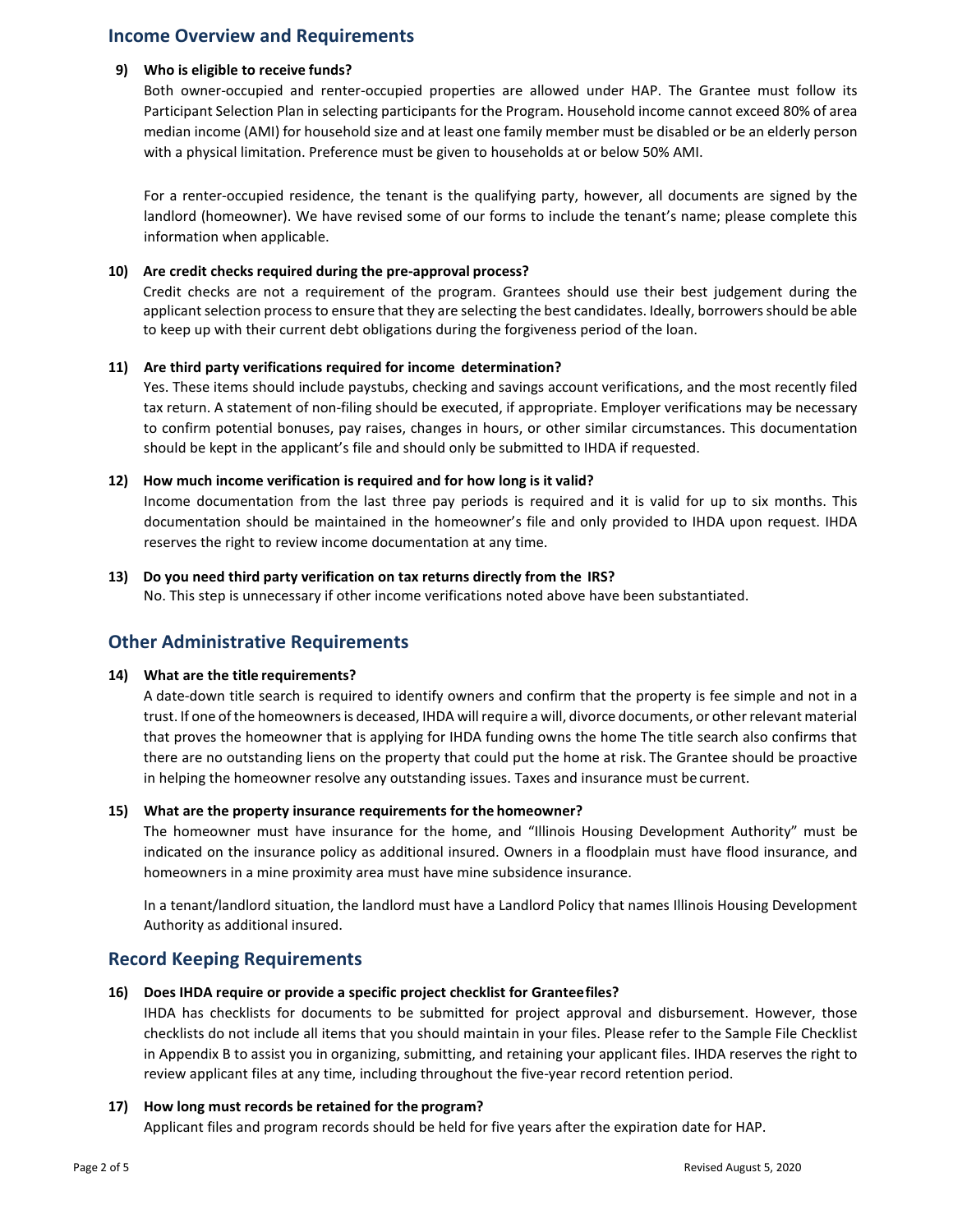## **Construction Overview**

Rehabilitation is subject to the **[ILLINOIS HOUSING DEVELOPMENT AUTHORITY STANDARDS FOR ARCHITECTURAL](https://df7qosnywqs6g.cloudfront.net/wp-content/uploads/2015/07/IHDA-Standards-for-Architectural-Planning-and-Construction-2019-FINAL.pdf) PLANNING AND CONSTRUCTION.** Please see the document for further guidance.

**18) Are well water and septic systems allowed? Alternatively, is city water required for theprogram?** New water/sewer services should be from the municipality, if available. If the existing system is a well/septic, we do not require a change. Septic system repairs or replacement is an allowable expense.

#### **19) Must we address lead in the entire home or just in areas where work is being performed?**

Homes built after 1978 need only be tested for lead if the grantee considers it necessary. If the home was built before 1978 and you are doing interior work, a lead risk assessment of the entire home will be needed. If you are doing work only on the exterior of the home (e.g., installing a ramp or exterior chair lift), only the areas affected by rehab work will need a lead risk assessment. See the HAP Program Manual for more detailed info on IHDA's lead requirements.

- **20) Do all lead pipes coming into the home from the street and lead pipes within the home need to be replaced?** On renovation, rehabilitation or preservation projects, replacement of the lead pipe incoming water service shall be required.
- **21) If lead is uncovered in the home and we need to temporarily relocate the applicant to treat lead surfaces, are relocation expenses reimbursable?**

All attempts must be made to provide the least expensive suitable temporary housing available to the applicant. Motel or hotel accommodations may be considered only if there are no other alternatives available. IHDA will contribute up to \$500 (within the project budget) for lodging and food. IHDA usesthe State of Illinois' rate for food expenses of \$28/day per household member. Receipts and other appropriate back up documentation will be required in order for IHDA to reimburse the grantee. For more information on eligible expenses, please see IHDA's Relocation Policy.

#### **22) Can we rehabilitate garages under the program?**

Detached garages should not be addressed unless they are close enough to the home to present an immediate health and safety issue. The homeowner is responsible for addressing insurance and code requirements regarding freestanding garages on the property. An exception would be a garage that is close to the home and requires improvements to be accessible for a disabled person.

#### **23) Can we rehabilitate mobile homes under this program?**

Mobile homes must be on a permanent foundation. The land underneath the home must be owned by the mobile homeowner and we must be able to record the Trust Fund Mortgage against the property.

#### **24) Can we purchase a warranty for a ramp or chair lift?**

You may purchase up to a five-year warranty for parts and labor to cover items such as a motor or batteries.

- **25)** This grant is used to "address accessibility and safety needs." **What are some examples of repairs that address safety needs?**
	- Porch replacement to install a ramp
	- Widening doorways to accommodate a wheelchair
	- Electrical outlets, wiring, or any issues that could present a safety issue
	- Floors in disrepair and causing potential safety hazard
	- Ceilings falling in
	- Old water heater
	- Old furnace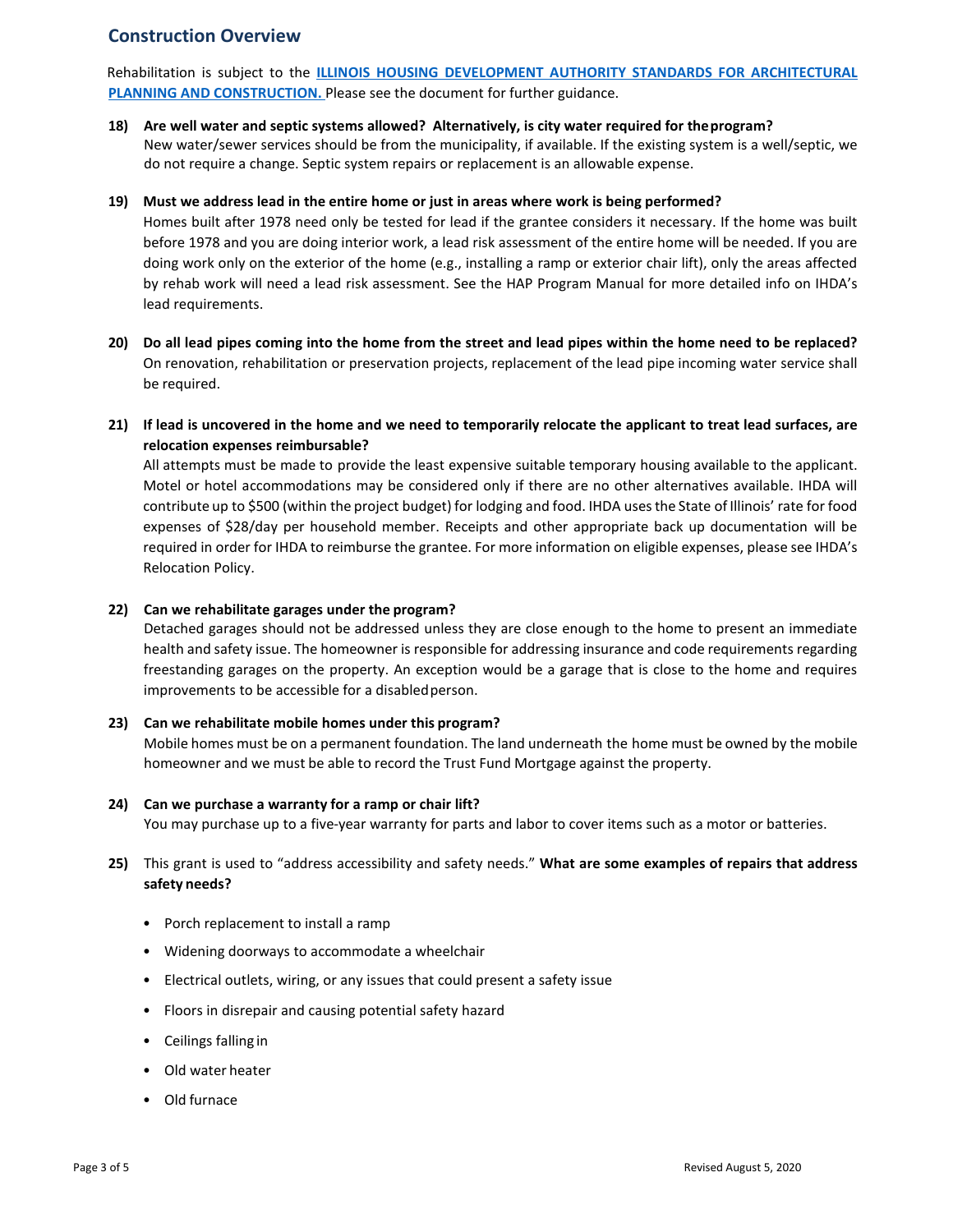#### **26) What are eligible renovation items under HAP?**

- Accessibility related improvements
- Energy Efficiency related improvements
- Environmental related hazards **Lead and Radon Mitigation**
- Improvements to:

**Interior** 

- ⁻ Electrical
- **Plumbing**
- ⁻ Insulation
- ⁻ Wall and Ceiling Repair or Painting (if in area where accessibility need is being addressed)
- ⁻ Flooring (if making other areas handicapaccessible and floor is a current safety hazard (e.g. trip hazard) or to allow ease of using a wheelchair)
- ⁻ Stairs (may repair or install a chairlift)
- ⁻ Cabinetry and Countertops (if in disrepair and pose a health risk)
- ⁻ Bathroom Vanities (if addressing other accessibility needs in bathroom)
- Lavatory (must be ADA compliant)
- Tub and shower (must be replaced with handicap-accessible walk-in shower and fixtures)
- ⁻ Fire and Smoke Alarm Systems
- ⁻ Windows and Doors
- ⁻ HVAC
- ⁻ Replacement of outdated/inefficient stove or refrigerator, if necessary
- ⁻ Replacement of other existing major inoperable appliances (dishwasher, washer, dryer, etc.)

#### **27) What are ineligible renovation items under HAP?**

- Improvements that are significantly above local market rate
- Replacement of major appliances that are still in working condition (dishwasher, washer, dryer, etc.)
- Luxury Improvements, such as:
	- -Swimming pools

-Jacuzzis

-Marble/Granite countertops, etc.

#### **Exterior**

- ⁻ Roofing and Drainage (if making other areas handicap-accessible)
- Painting (if in area where accessibility need is being addressed)
- Structural Improvements
- **Chimneys**
- ⁻ Fire Escapes
- ⁻ Windows and Doors
- ⁻ Porches and Steps (if a ramp or chairlift is being installed or replacement is necessary due to current condition posing a health and safety issue)
- **Siding**
- Other Improvements as approved by IHDA